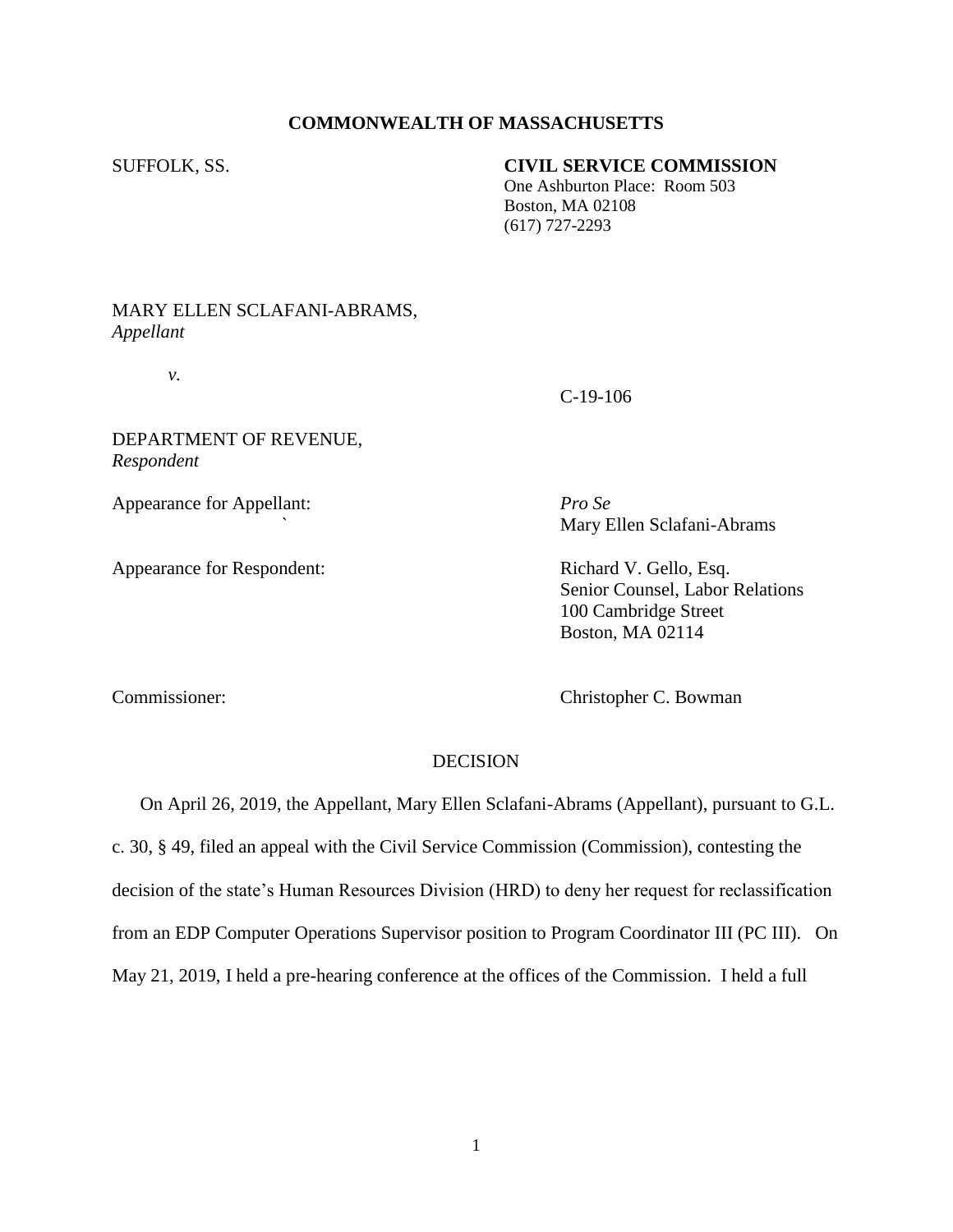hearing at the same location on July 8, 2019.<sup>1</sup> The hearing was digitally recorded and both parties were provided with a usb drive containing a recording of the hearing.<sup>2</sup>

## **FINDINGS OF FACT:**

Twenty-three (23) joint exhibits (Exhibits 1-23) and nine (9) Appellant Exhibits (Exhibits A1 – A9) were entered into evidence at the hearing. Based on these exhibits, the testimony of the following witnesses:

## *Called by DOR*:

- Sandra Antonucci, Classification Analyst, Human Resources Bureau
- Judith Johnson, Chief, Data Integration Bureau

### *For the Appellant*:

 $\overline{\phantom{a}}$ 

Mary Ellen Sclafani-Abrams, Appellant

and taking administrative notice of all matters filed in the case, and pertinent rules, statutes, regulations, case law, policies, and reasonable inferences from the credible evidence; a preponderance of credible evidence establishes the following facts:

- 1. The Appellant is employed with the Department of Revenue in the Data Integration Bureau (DIB), and is classified as an EDP Computer Operations Supervisor. (Exhibits 3, 13; Testimony of Antonucci & Appellant)
- 2. The Appellant began her employment with the Department of Revenue in 2001 as a Data Entry Supervisor in DIB. (Testimony of Appellant) Her official title at that time was Research Analyst II.

<sup>&</sup>lt;sup>1</sup> The Standard Adjudicatory Rules of Practice and Procedure, 801 CMR §§ 1.00 (formal rules) apply to adjudications before the Commission with Chapter 31 or any Commission rules taking precedence.

<sup>&</sup>lt;sup>2</sup>The Commission subsequently had a written transcript of the hearing prepared.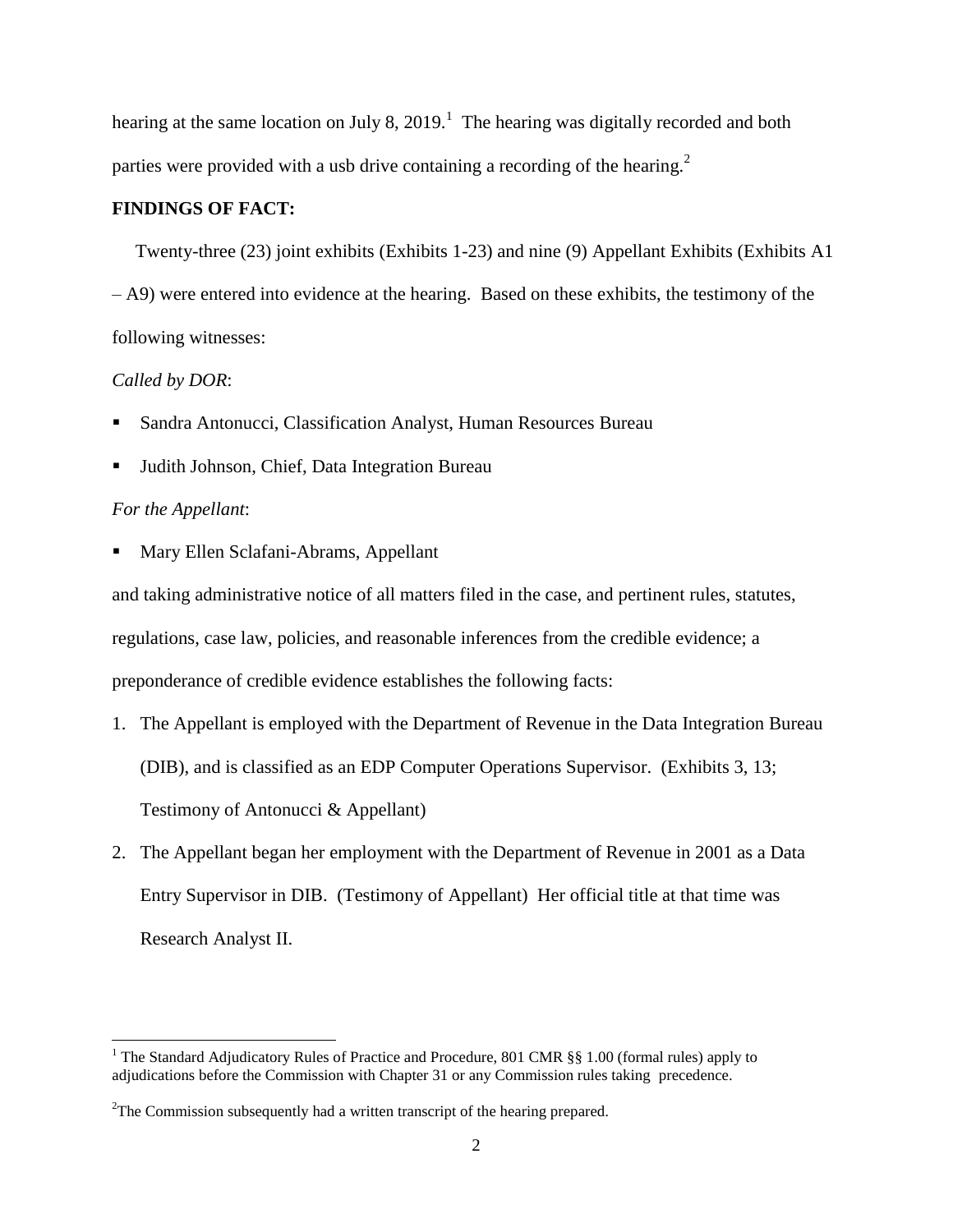- 3. The Appellant was placed into her current title of EDP Computer Operations Supervisor via a maintenance reclassification in 2007. (Testimony of Antonucci) She has remained in the role of a Data Entry Supervisor since that time.
- 4. On February 21, 2018, The Appellant submitted a classification appeal to the Department's Human Resources Bureau ("HRB"), seeking the title of PC III. (Exhibit 3).
- 5. HRB Classification Analyst Sandra Antonucci (Ms. Antonucci) handled the Appellant's appeal. (Exhibits  $3 \& 4$ ; Testimony of Antonucci).
- 6. In 1987, HRD approved Classification Specifications for the EDP Computer Operations Supervisor series and the Program Coordinator Series (Exhibits 11 & 12).
- 7. The EDP Computer Operations Supervisor classification specifications cover one title the EDP Computer Operations Supervisor, which is a NAGE Unit 6, Grade 13 title. (Exhibit 11).
- 8. The EDP Computer Operations Supervisor exercises direct supervision over 1-6 employees and indirect supervision of 16-34 employees. (Exhibit 11)
- 9. The general responsibilities of incumbents in the EDP Computer Operations Supervisor title are to "plan, supervise and coordinate the best use of resources for electronic data processing (EDP) computer operations; schedule daily production runs based on program priorities; supervise and implement system and program operation; evaluate performance of computer systems and peripheral data processing equipment; determine causes of system and program failure; and perform related work as required." The basic purpose of the position is "to achieve efficient use of computer systems." (Exhibit 11).
- 10. According to the EDP Computer Operations Supervisor classification specifications, the duties an incumbent in that title performs include the following relevant duties: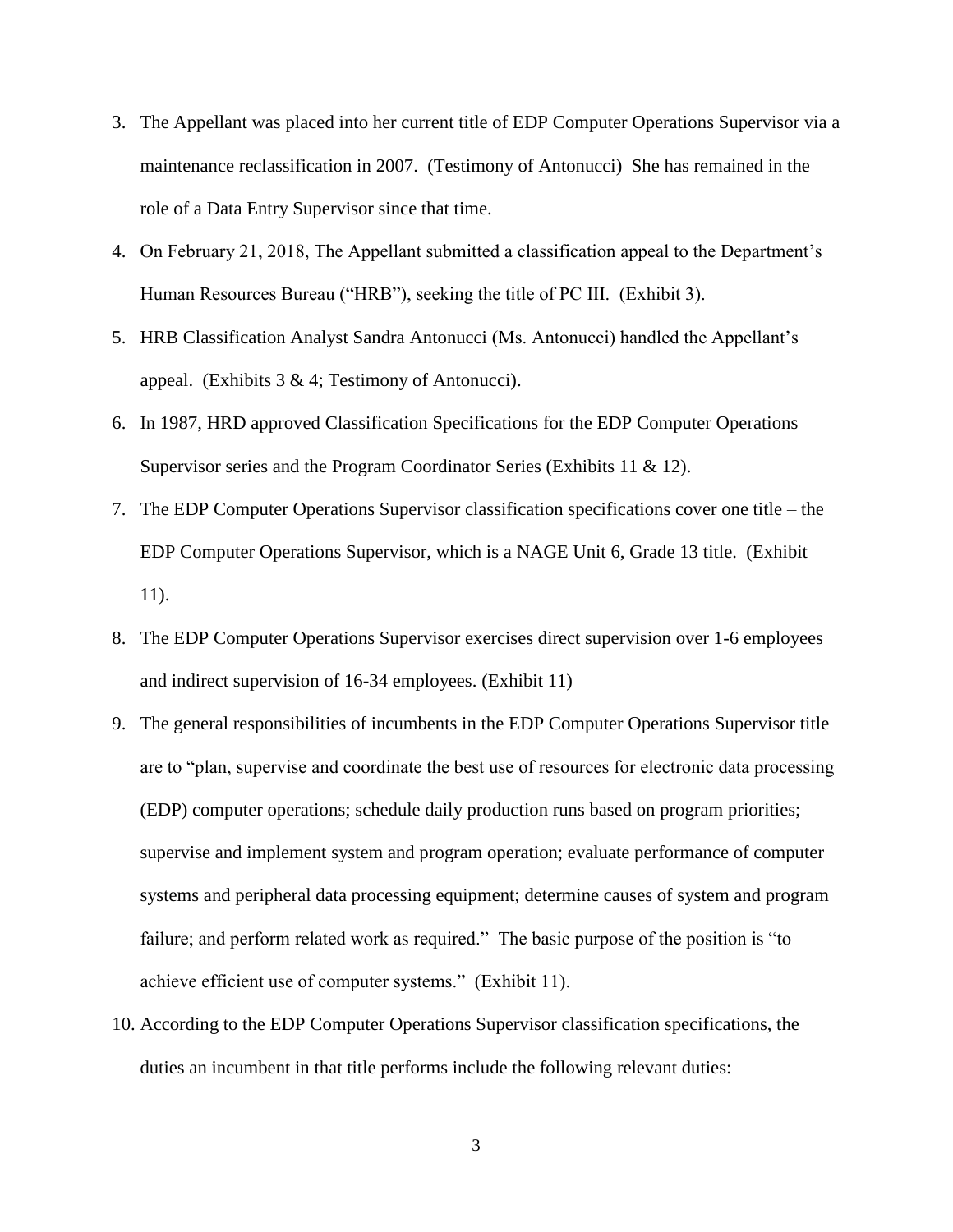"1. Reviews operating logs to identify equipment status and/or job streams; . . . scheduling duty rosters; ... determines appropriate response to error conditions by stopping jobs, changing instructions, restarting runs, etc; evaluates production sheets, logs, etc., to identify production problems and determine whether work is being performed as scheduled."

"2. Scheduling test times for analysts and programmers; schedules daily production runs based on program priorities . . . ; and reassigns priorities and reschedules computer runs due to cancellations and unavailability of input data or devices to ensure maximum and efficient utilization of computer time."

"3. Develops and or revises standard operating procedures for data processing operations and coordinates activities of own section with other data processing sections for efficiency of operations."

"5. Recommends expansion or revision of operations by evaluating the performance of operating systems and hardware, including disc channel balance, idle time and load averages."

"7. Communicates with on-line users, technical personnel, utility companies and vendor representatives about existing or potential problems and/or to identify and resolve problems."

"8. Prepares reports on equipment and computer use, work plans, and work status; meets with employees to discuss progress, goals or priorities; plans and designs physical layout of computer room to accommodate equipment; and coordinates the acquisition of hardware, software and computer services." (Exhibit 11).

11. The Program Coordinator classification specifications cover three titles, all of which are

NAGE Unit 6 titles: Program Coordinator I (PC I) – Grade 10; Program Coordinator II (PC

II) – Grade 12; and PC III – Grade 14. (Exhibit 12).

12. Under the Program Coordinator Specification, incumbents in the Program Coordinator series

"coordinate and monitor assigned program activities; review and analyze data concerning

agency programs; provide technical assistance and advice to agency personnel and others;

respond to inquiries; maintain liaison with various agencies; and perform related work as

required." The basic purpose of the work is to "coordinate, monitor, develop and implement

programs for an assigned agency." (Exhibit 12.)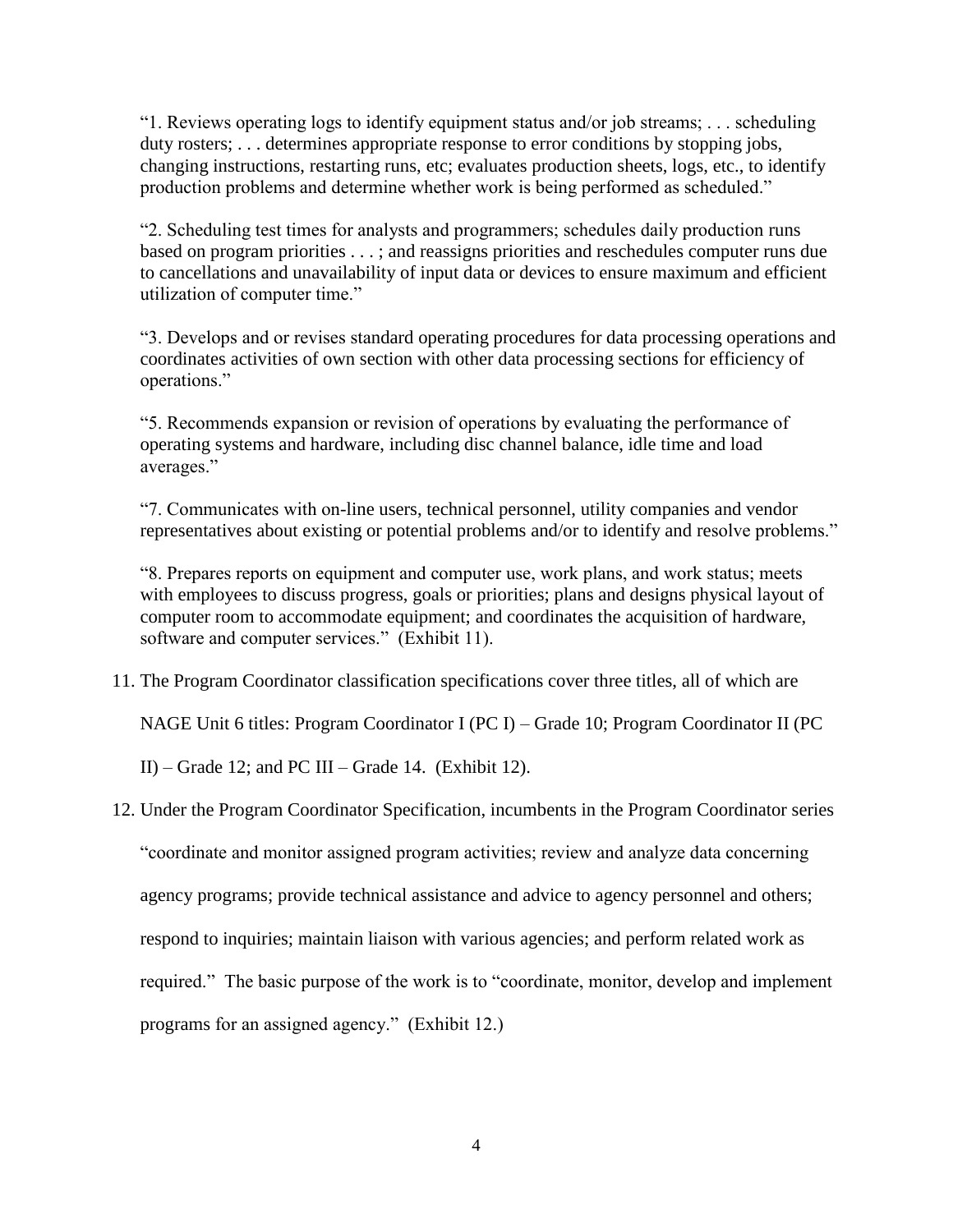13. According to the Program Coordinator Specification, an incumbent in any title in the

Program Coordinator series may provide direct supervision and perform the following

relevant duties:

"1. Coordinates and monitors assigned program activities to ensure effective operations and compliance with established standards.

2. Reviews and analyzes data concerning assigned agency programs to determine progress and effectiveness, to make recommendations for changes in procedures, guidelines, etc. and to devise methods of accomplishing program objectives.

3. Provides technical assistance and advice to agency personnel and others concerning assigned programs to exchange information, resolve problems and to ensure compliance with established policies, procedures and standards.

4. Responds to inquiries from agency staff and others to provide information concerning assigned agency programs.

5. Maintains liaison with various private, local, state and federal agencies and others to exchange information and/or to resolve problems.

6. Performs related duties such as attending meetings and conferences; maintaining records; and preparing reports." (Exhibit 12.)

14. The PC III exercises direct supervision over 1-5 employees and indirect

supervision over 6 - 15 employees. (Exhibit 12)

15. The PC III is set apart from lower titles in the PC series in that incumbents perform the

following additional duties:

"1. Develop and implement standards to be used in program monitoring and/or evaluation.

2. Oversee and monitor the activities of an assigned work unit.

3. Confer with management staff and others in order to provide information concerning program implementation, evaluation and monitoring and to define the purpose and scope of proposed programs." (Exhibit 12).

16. The Appellant completed an Interview Guide (the Guide), which was signed on March 22,

2018 by the Appellant and her supervisor, Glenda Rivera, Deputy Chief, DIB. (Exhibit 4).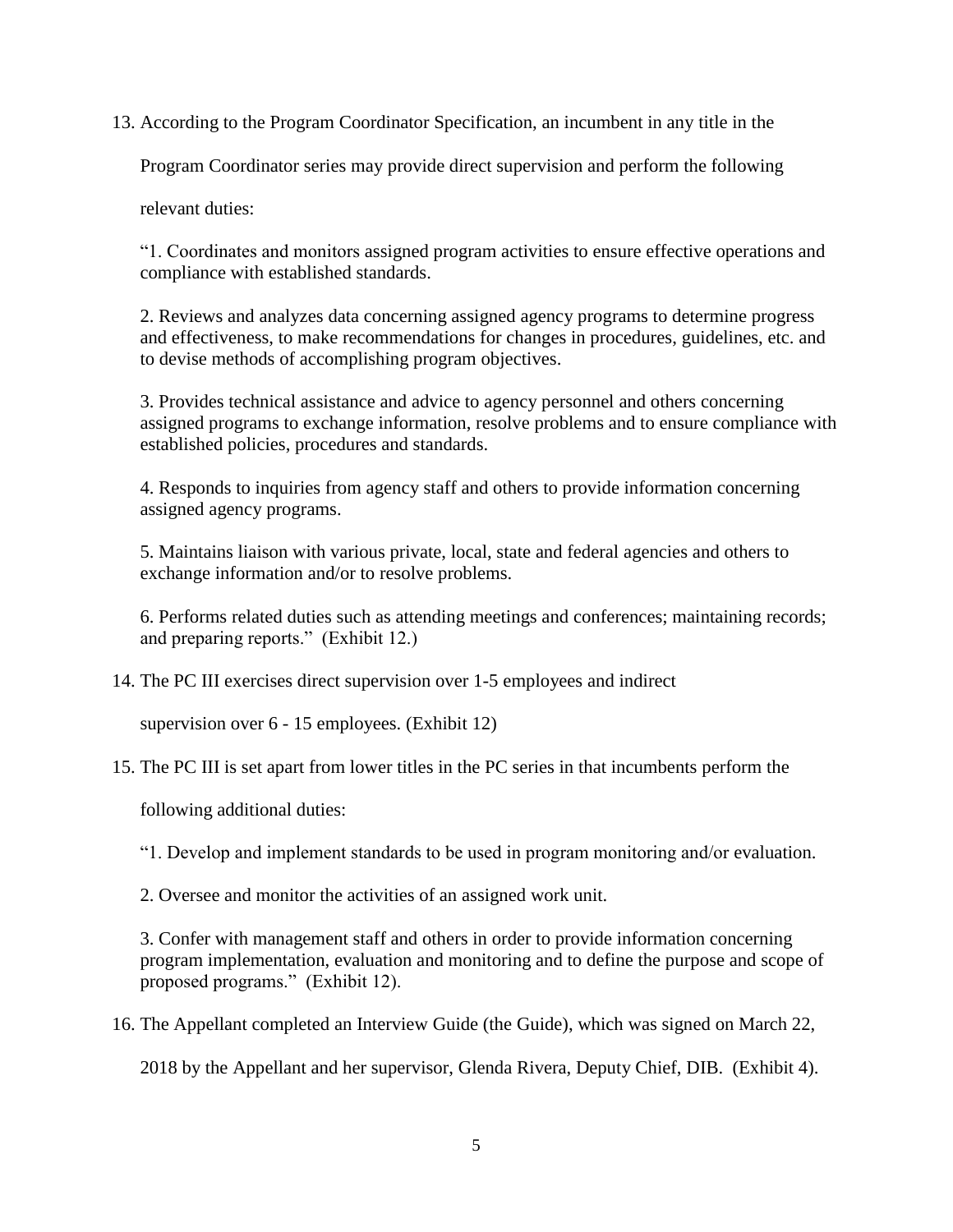17. In the Guide, the Appellant listed the following as her duties:

- "Maintain the production standards of the data entry area by performing necessary supervisory functions in order to ensure all established deadlines.
- Develop and train immediate staff.
- Improve and maintain quality of the Data Entry staff.
- Train all employees on work procedures by explaining and providing written instructions.
- Test systems to ensure compliance with business rules.
- Evaluate and review progress of employees by completing the EPRS forms.
- Monitor and maintain reports.
- Request and maintain Account Requests utilizing the WEB Forms Flow for seasonal and full time employees.
- Utilize the Remittance systems and applications to prepare end of day reports and balance the deposit.
- Approve Employee Self Serve for each employee.
- Forms Committee" (Exhibit 4).

18. In a follow-up email on April 5th, the Appellant clarified that she spends 80% of her time on the duties of maintaining the production standards of the data entry area by performing supervisory functions, developing and training immediate staff, improving and maintaining the quality of Data Entry staff, evaluating and reviewing employee progress by competing EPRS forms, and approving Employee Self-Service for each employee. She also spends 5% of her time training employees on work procedures by explaining and providing written instructions; 5% of her time testing systems to ensure compliance with business rules, 5% of her time monitoring and maintaining reports, 3% of her time on Forms Committee work, 1%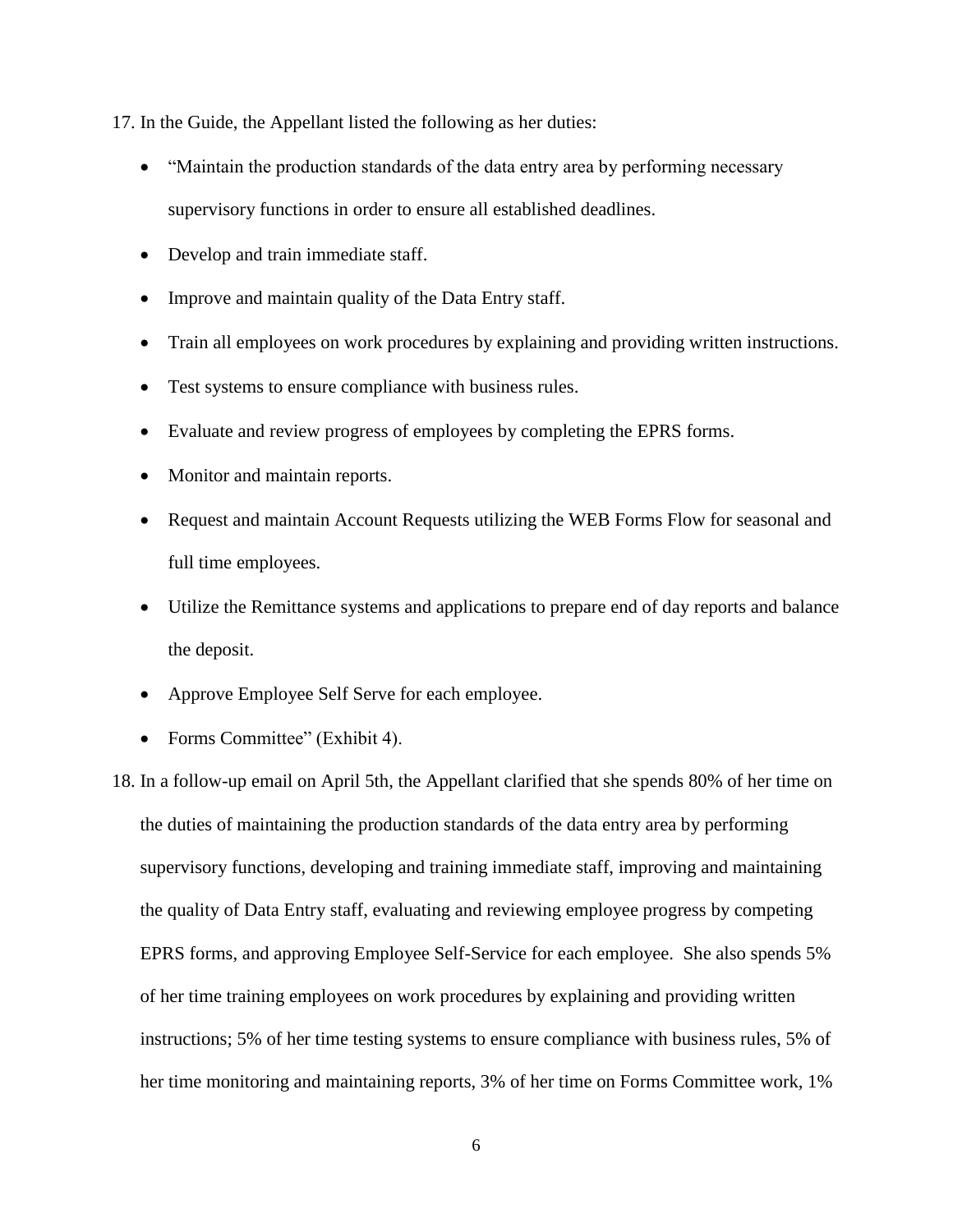of her time maintaining account requests, and 1% of her time utilizing the Remittance systems and applications to perform end of day reports. (Exhibit 5).

- 19. Developing program goals and performance evaluation criteria, such as accuracy standards, are the responsibility of DIB management. (Testimony of Johnson).
- 20. The Appellant meets for one hour weekly with her manager, Judith Johnson (Ms. Johnson) and the Fairfax Imaging Team to discuss potential improvements to the Imaging system. (Testimony of Johnson).
- 21. The Appellant also works closely with the Forms Committee to make sure that DOR forms are compatible with the systems. (Testimony of Johnson).
- 22. The Appellant spends about 95% of her time supervising staff and about 5% of her time meeting with managers and other groups. (Testimony of Johnson).
- 23. Ms. Antonucci interviewed the Appellant on April 5, 2018. (Exhibit 6).
- 24. The Department concluded that the Appellant was appropriately classified and notified the Appellant of its preliminary decision to deny the appeal in a letter dated November 9, 2018, which informed the Appellant of the basis for denial and notified the Appellant of her right to submit a rebuttal for consideration. (Exhibit 7).
- 25. As the basis for its denial, the Department informed the Appellant that it found that she "does not perform the duties of the PC III a majority of the time." (Exhibit 7; see also Exhibit 11).
- 26. DOR's November 9, 2018 letter to the Appellant states in part: "Justification: Incumbent does not perform the duties listed below a majority of the time:
	- Must supervise staff;
	- Must develop and implement standards to be used in program monitoring and/or evaluation;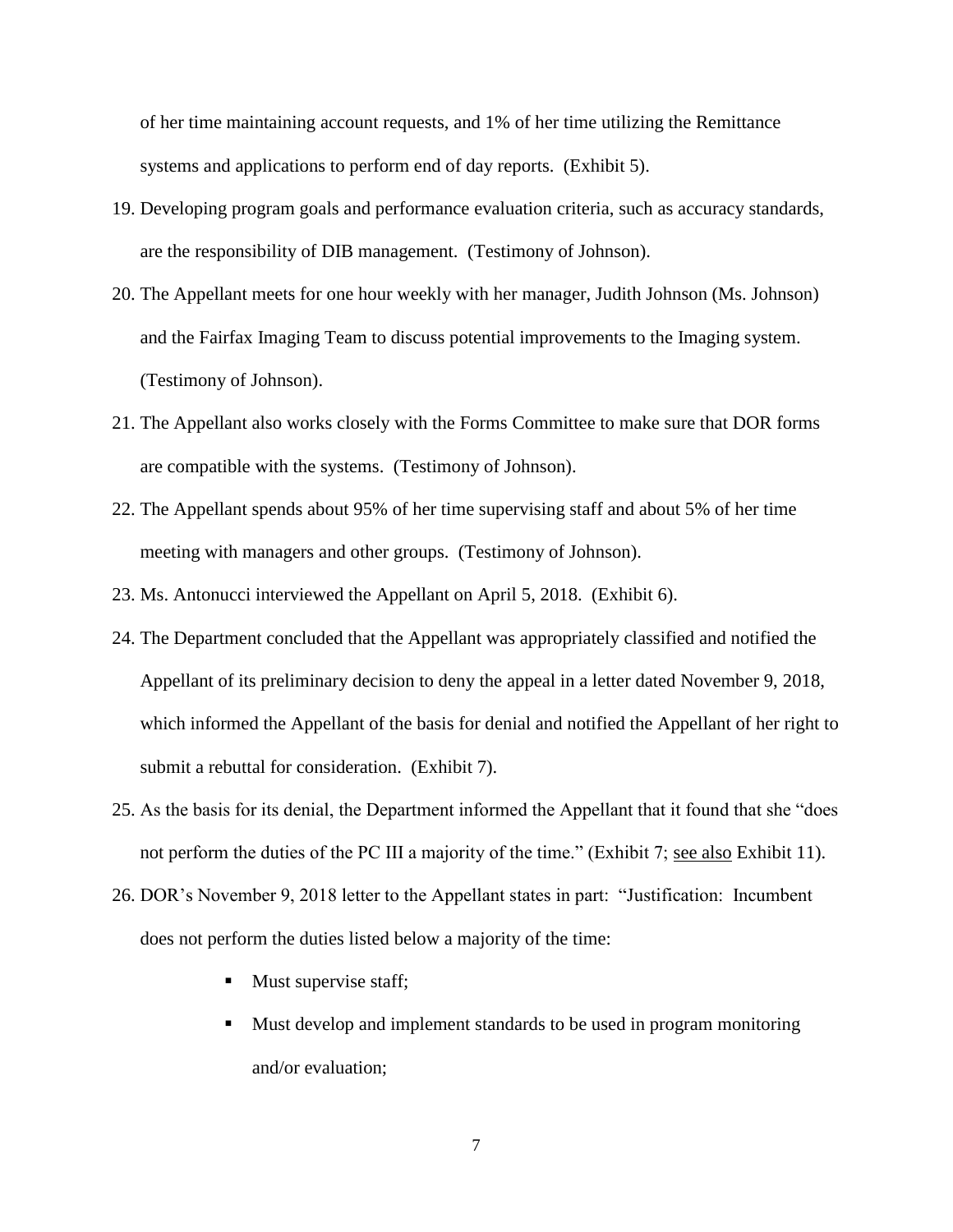- Must oversee and monitor activities of the assigned unit;
- Must confer with management staff and others in order to provide information concerning program implementation, evaluation and monitoring and to define the purpose and scope of proposed programs." (Exhibit 7)
- 27. The Appellant submitted a rebuttal by letter dated November 16, 2018. (Exhibit 8).
- 28. The Department notified the Appellant that her appeal was denied by letter dated January 2, 2019. (Exhibit 9).
- 29. The Appellant submitted an appeal to HRD by letter dated November 6, 2018. (See Exhibit 10).
- 30. HRD denied the appeal by letter dated April 8, 2019, explaining that the duties being performed "do not warrant the reallocation of [her] position." (Exhibit 10).
- 31. The Appellant filed an appeal with the Commission on April 26, 2019.

#### *Legal Standard*

 "Any manager or employee of the commonwealth objecting to any provision of the classification of his office or position may appeal in writing to the personnel administrator and shall be entitled to a hearing upon such appeal . . . . Any manager or employee or group of employees further aggrieved after appeal to the personnel administrator may appeal to the civil service commission. Said commission shall hear all appeals as if said appeals were originally entered before it." G.L. c. 30, § 49.

 The Appellant has the burden of proving that she is improperly classified. To do so, she must show that she performs the duties of the CSES II title more than 50% of the time, on a regular basis. Gaffey v. Dep't of Revenue, 24 MCSR 380, 381 (2011); Bhandari v. Exec. Office of Admin. and Finance, 28 MCSR 9 (2015) (finding that "in order to justify a reclassification, an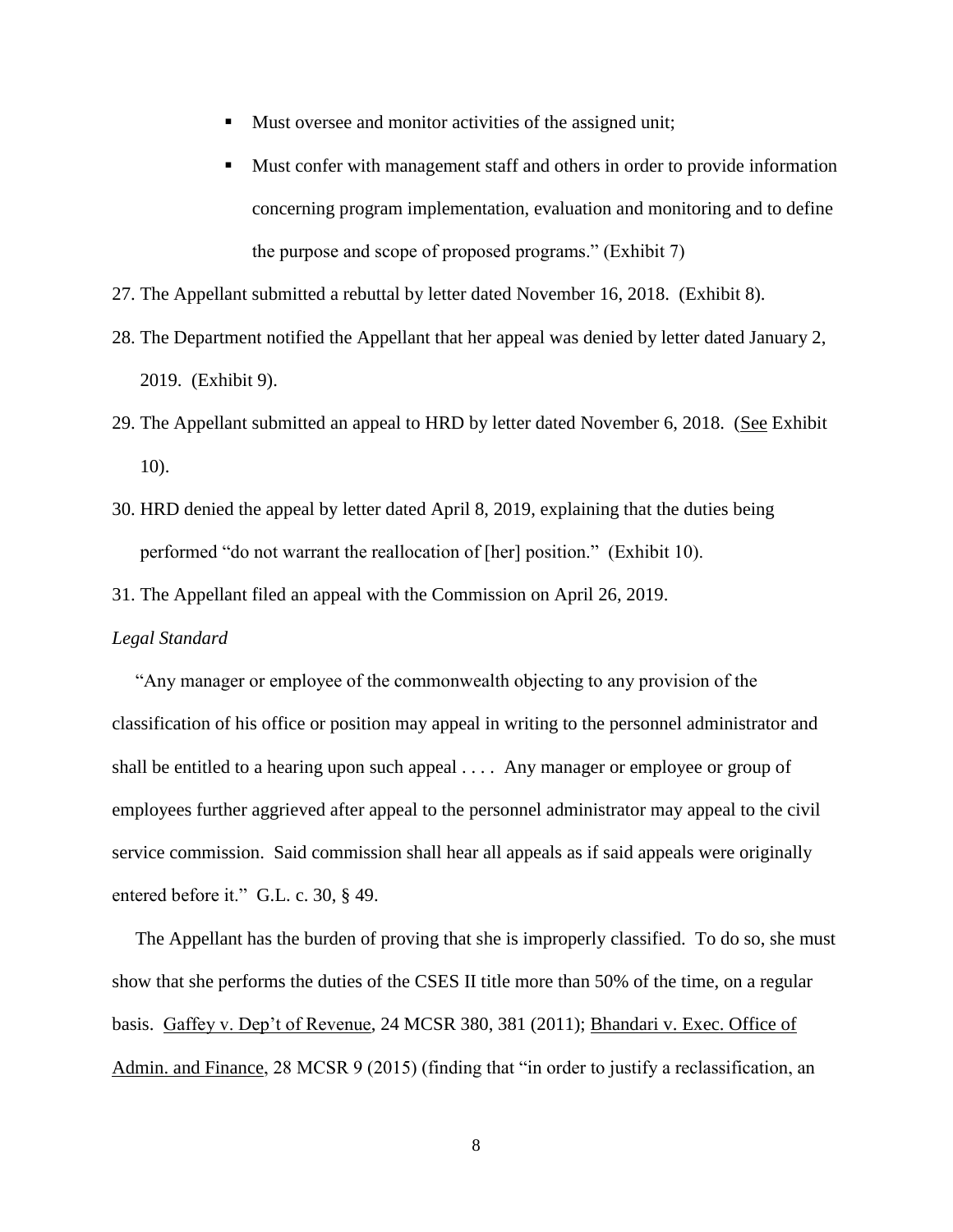employee must establish that he is performing the duties encompassed within the higher level position a majority of the time  $\dots$ .")

## *Parties' Arguments*

 DOR argues that the Appellant is appropriately classified as an EDP Computer Operations Supervisor, as her duties, according to DOR, are perfectly in line with her current classification. DOR concluded that where the Appellant's duties overlapped with the duties in the Program Coordinator classification specification, those duties aligned either with the duties common to all levels in the series or with the duties of the PC II. Further, DOR determined that the vast majority of the Appellant's time is spent supervising and training data entry staff and the data entry function, and that those duties are common to the EDP Computer Operations Supervisor classification specification and the PC II level of the Program Coordinator classification specification. In DOR's determination, the Appellant does not perform the duties of a PC III, even some of the time.

 The Appellant argues that she does perform the level distinguishing duties of a PC III a majority of the time as: she has taken on additional duties with the launch of new software systems, including GeniSys and Fairfax; she supervises a group of 13 full-time employees and up to 15 seasonal employees, depending on the time of year; she has a direct role in the performance criteria for her employees; including identified keystrokes, rather than number of returns entered, as a more equitable way to evaluate employee performance; she has customized instruction manuals for DOR use of the GeniSys and Fairfax systems within the Processing Bureau; and she meets regularly with her managers to discuss department goals.

 Further, the Appellant points to the recommendation of bureau chief Judith Johnson, who believes that the Appellant should be granted reclassification, as she believes that the Appellant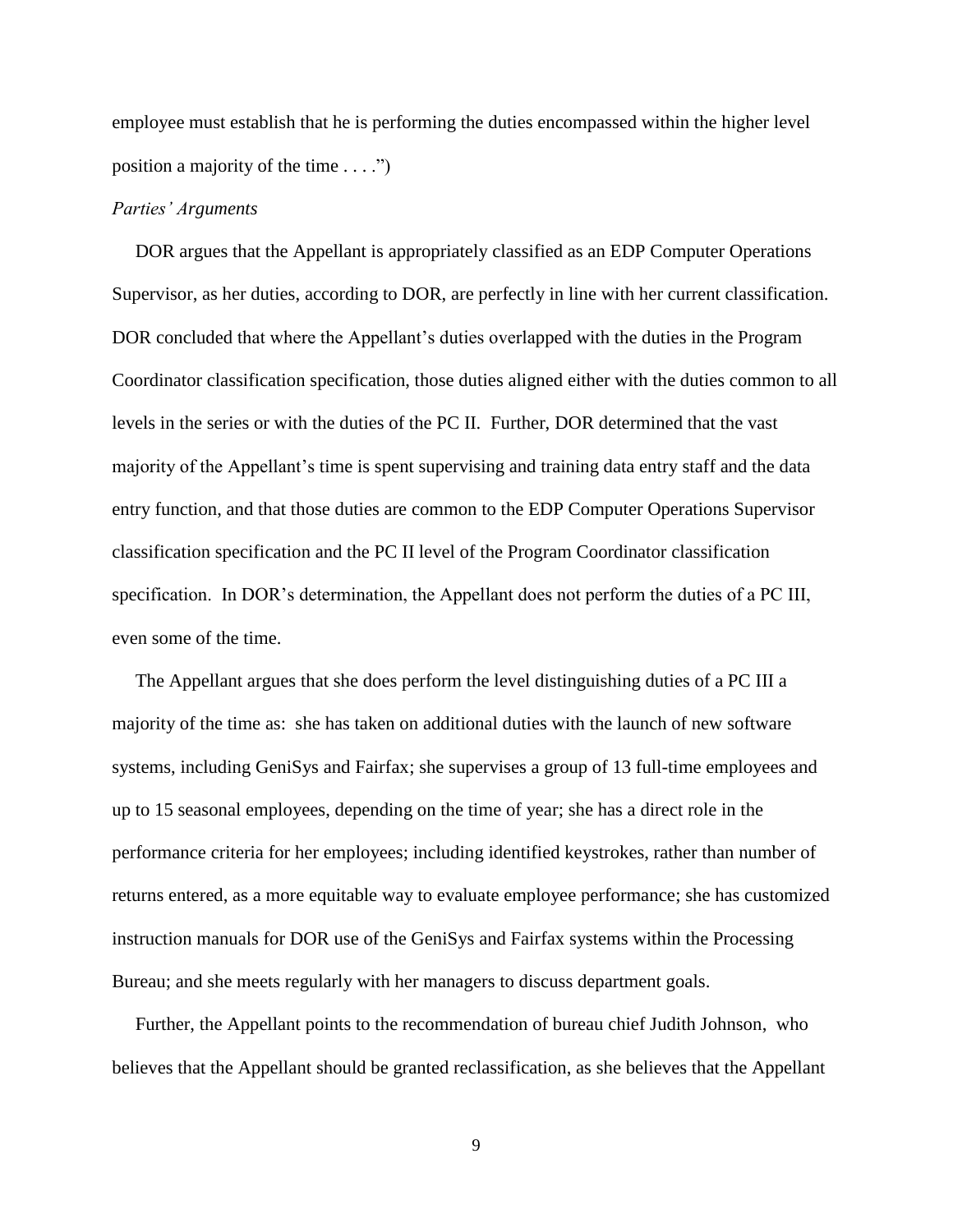duties include program evaluation and assisting with developing standards (i.e. – keys strokes v. returns completed); and because the job has evolved and the specifications are so old and do not reflect the breadth of the duties the Appellant performs.

 Finally, the Appellants argues that she has more duties and responsibility of the mailroom supervisor, who is classified as a PC III.

#### *Analysis*

 This is a very close call, primarily because of the overlap between the duties and responsibilities of an EDP Computer Operations Supervisor and a Program Coordinator. However, the Appellant has shown, by a preponderance of the evidence that she spends a majority of her time performing the duties and responsibilities of a PC III for the reasons discussed below.

 First, the Appellant does indeed coordinate a finite program. She oversees a unit with a defined mission: ensuring that tax returns which require manual review before they are input into the system are processed in a timely and efficient manner.

 Second, the Appellant does provide direct and/or indirect supervision over more than a dozen employees, including seasonal employees. In contrast, DOR acknowledges that certain PC IIIs working at DOR supervise no employees, mainly PC IIIs whose functional title is Executive Assistant to a senior DOR manager. Further, I see no basis for the conclusion by DOR, raised during the hearing, that the employees being supervised by a PC III must themselves be coordinating a project. That is not stated in the PC job specifications and appears to be a somewhat illogical conclusion reached by DOR during this review process.

 Third, it appears to be undisputed that the Appellant oversees and monitors activities of this unit.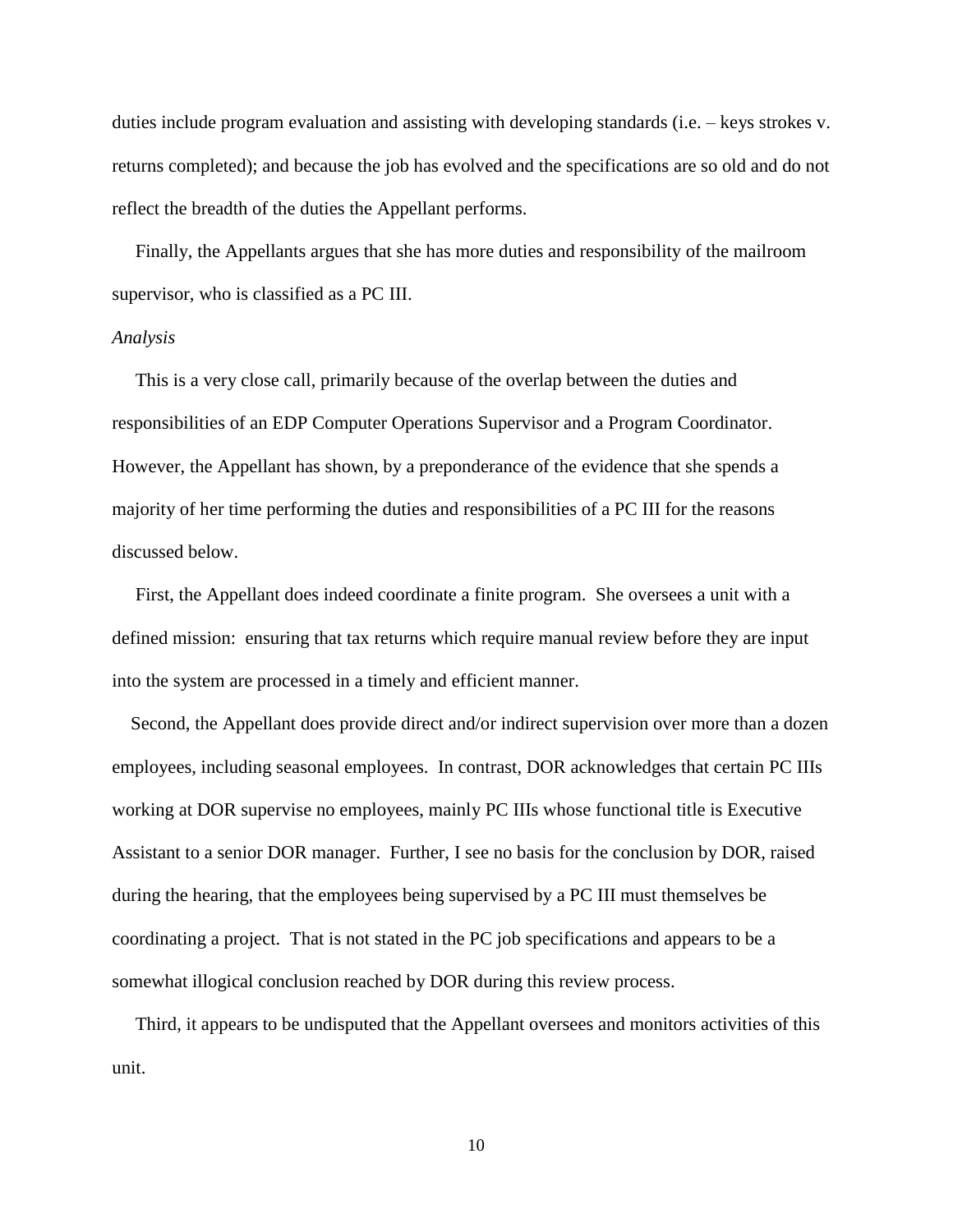Fourth, although it is a closer call, the Appellant has shown that she does develop and implement standards to be used in program monitoring and/or evaluation. I gave significant weight to Bureau Chief Judith Johnson who has decades of experience at DOR and is intimately familiar with the duties and responsibilities of the Appellant. In her opinion, the Appellant *does* play an important role in the development and implementation of standards. Specifically, it was the Appellant who recommended changing the fundamental way in which employees in the unit are evaluated, moving away *from* measuring how many returns are keyed *to* measuring how many key strokes are entered by employees on a daily and weekly basis. Further, the Appellant also implements performance standards by doing a quality control check of random returns each week for each employee to identify any potential errors and meets with employees to prevent any reoccurrence.

 Fifth, the Appellant does meet with management staff and others, including vendors, in order to provide information regarding program implementation, evaluation and monitoring and, to an admittedly lesser extent, to define the purpose and scope of the program.

 Sixth, I did consider that the Appellant has taken on additional responsibilities with the rollout of the Department's new tax software over the last four years, including supervision of additional operators and the development of manuals to complete work in new systems, both of which are indicative of someone performing higher-level program coordination duties.

While I concur with DOR that there is a significant overlap with the EDP Computer Operations Supervisor job specifications, I believe it would not be fair or equitable to effectively harm the Appellant because the program that she coordinates happens to involve the oversight of technical personnel performing technical duties. In fact, it appears that is precisely what is